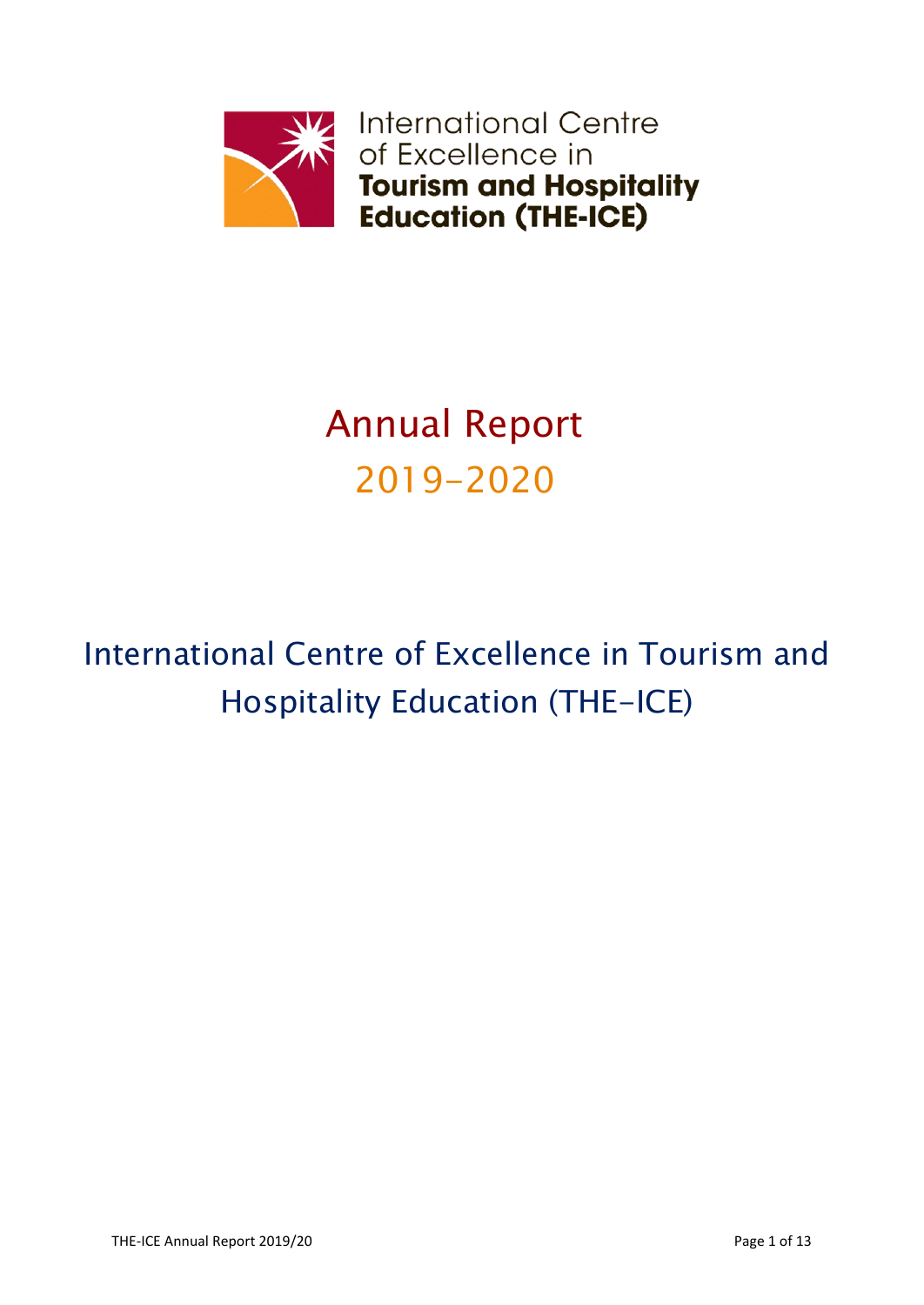#### International Centre of Excellence in Tourism and Hospitality Education Limited (THE-ICE) ABN 86 131 628 370

## Annual Report 2019/20

## Contents

| 1.  |  |  |  |  |
|-----|--|--|--|--|
| 2.  |  |  |  |  |
| 2.1 |  |  |  |  |
| 2.2 |  |  |  |  |
|     |  |  |  |  |
| 3.1 |  |  |  |  |
| 3.2 |  |  |  |  |
| 3.3 |  |  |  |  |
| 3.4 |  |  |  |  |
| 4.  |  |  |  |  |
| 4.1 |  |  |  |  |
| 4.2 |  |  |  |  |
| 4.3 |  |  |  |  |
| 5.  |  |  |  |  |
| 5.1 |  |  |  |  |
| 5.2 |  |  |  |  |
| 5.3 |  |  |  |  |
| 5.4 |  |  |  |  |
| 6.  |  |  |  |  |
| 6.1 |  |  |  |  |
| 6.2 |  |  |  |  |
| 7.  |  |  |  |  |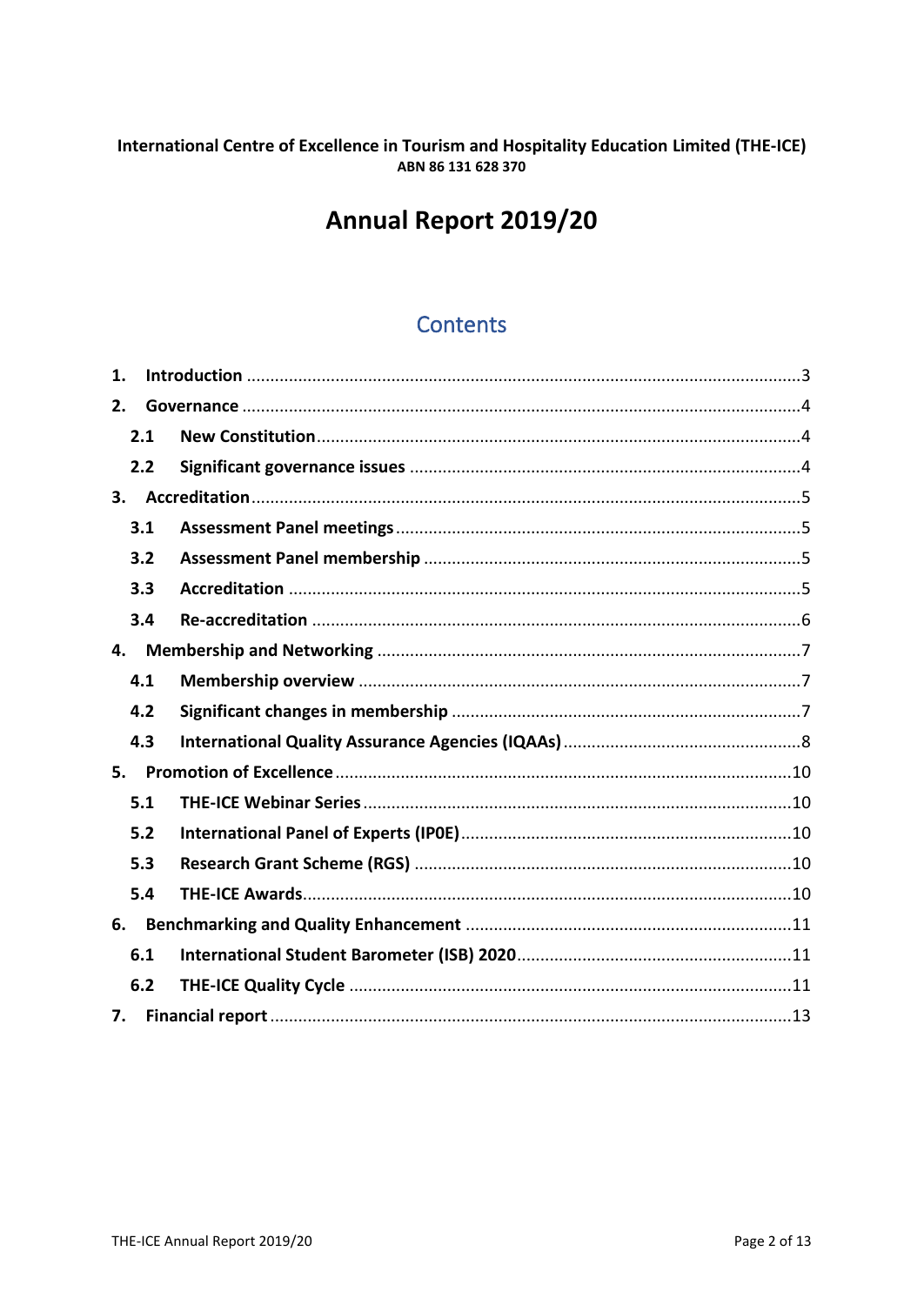## <span id="page-2-0"></span>1. Introduction

The year 2019/20 was a turbulent and challenging one for THE-ICE and our members worldwide.

The year started with an excellent and well attended IP0E Forum proudly co-hosted by Lyceum of the Philippines University and University of Santo Tomas, at The Bayleaf Intramuros Hotel, Manila. The latter part of 2019 and early part of 2020 was also marked by fervent accreditation activity, which saw a number of new members from new member countries joining THE-ICE, as well as clutch of successful re-accreditation events. Things continued on a very positive note in early 2020 with productive strategic meetings and the development of collaborative agreements (as detailed in Section 4.3 of this report).

However, the onset of the COVID-19 pandemic hit THE-ICE and our members worldwide, resulting in unprecedented disruption.

THE-ICE has endeavoured to support members through the crisis via a well-received webinar series and the upcoming Virtual International Panel of Experts Forum 2020, as well as through the development of strategic partnerships, which will generate enhanced benefits for members from 2021 onwards.

The annual report 2019-20, which reports on the period between the IP0E 2019 (October 2018) and the VIP0E 2019 (October 2020), is a reflection and product of this turbulent period.

The Report follows the format established in 2018-19 report, being factual and focussed in format and holistic in construct, embodying our commitment to inclusivity and collegiality. By adopting this approach, we hope this and future reports will inform all our stakeholders in an increasingly comprehensive and transparent manner.

May I take this opportunity to acknowledge and thank our members, our Strategic Partners, our Business Alliance Partners, the Executive Team (lead by the CEO), and my colleagues on the Board for their hard work and abiding commitment to THE-ICE during these unprecedented and challenging times. We are all beneficiaries of their efforts.

We hope you enjoy reading this Report and look forward to working with you towards the ongoing development and enhancement of THE-ICE.

**Paul A Whitelaw (PhD)**

AWLEL

**Chair THE-ICE Board**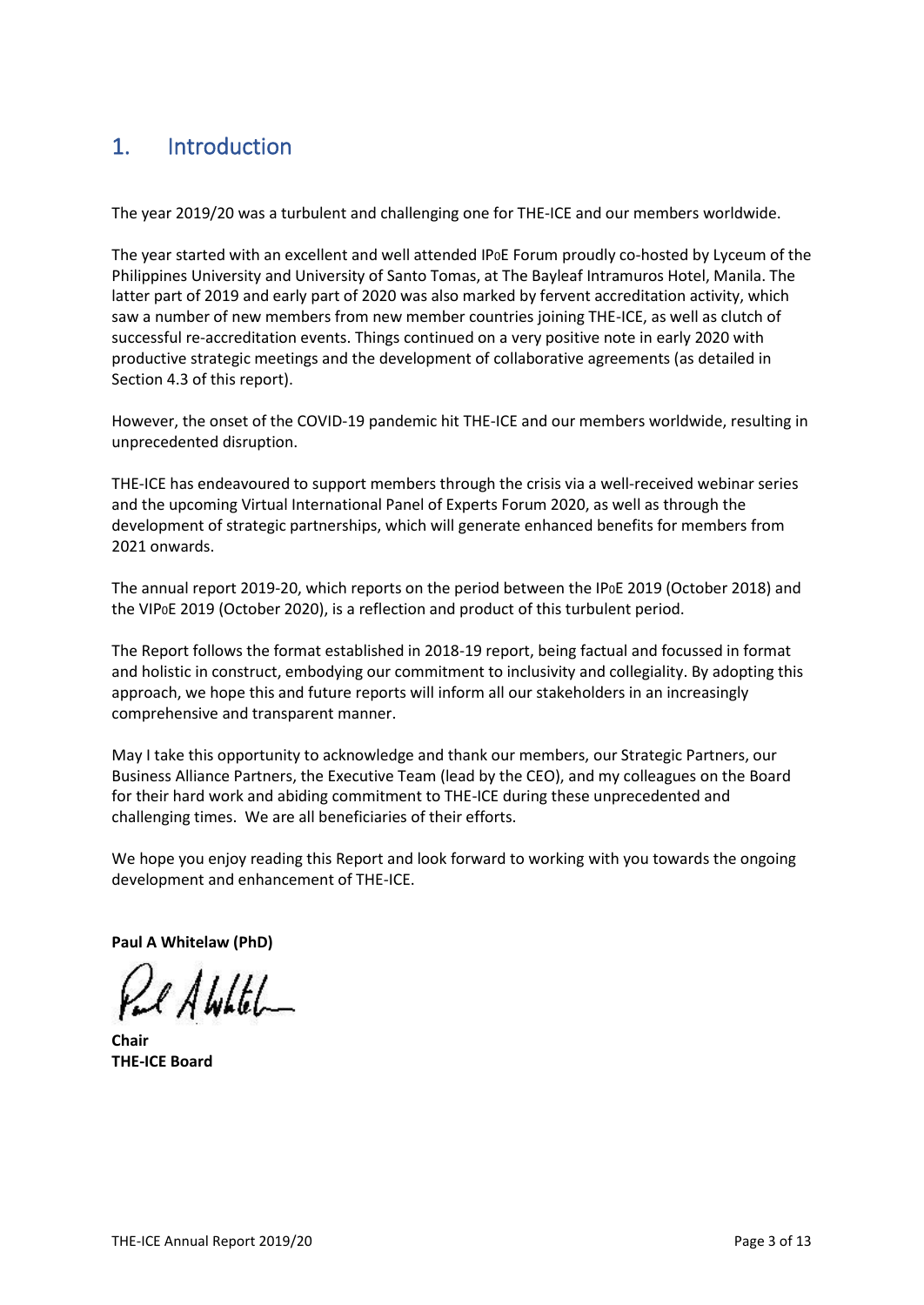### <span id="page-3-0"></span>2. Governance

#### <span id="page-3-1"></span>2.1 New Constitution

The revised Constitution for THE-ICE was ratified by THE-ICE Board at their meeting in July 2019 and approved by members at the THE-ICE Annual General Meeting on 17<sup>th</sup> October 2019 in Manila.

Through the new constitution THE-ICE adapted and updated its membership structure and categories, including introducing the following membership categories;

- C2Q (Committed to Quality), as the premier accredited membership category, replacing the former 'Accreditation Plus' designation
- Individual Membership designed specifically for individuals who wish to be part of THE-ICE, but do not belong to an institutional member
- Advancement Institutions designed to support institutions who are not currently in a position to meet THE-ICE Standards of Excellence, but who are committed to the ethos of THE-ICE and who wish to be part of THE-ICE family.

#### <span id="page-3-2"></span>2.2 Significant governance issues

In late July 2019 THE-ICE received notice of the retirement of Ron Hilvert from the Board.

In addition, elections held during the 2019 AGM resulted in the following election and reappointment to THE-ICE Board:

| <b>Name</b>            | <b>Position</b>                                                                                                                                                                                                                          |
|------------------------|------------------------------------------------------------------------------------------------------------------------------------------------------------------------------------------------------------------------------------------|
| Dr Paul Whitelaw       | Was relected to the Board                                                                                                                                                                                                                |
| Dr Peter Ryan          | Founder and CEO of the Higher Education Leadership Institute,<br>Australia was formally elected to the Board, having been appointed<br>to THE-ICE Board of Directors in April 2019 to fill the vacant role of<br>Treasurer and Director. |
| Professor Oswin Maurer | Free University of Bozen-Bolzano, Italy, was re-elected to the Board                                                                                                                                                                     |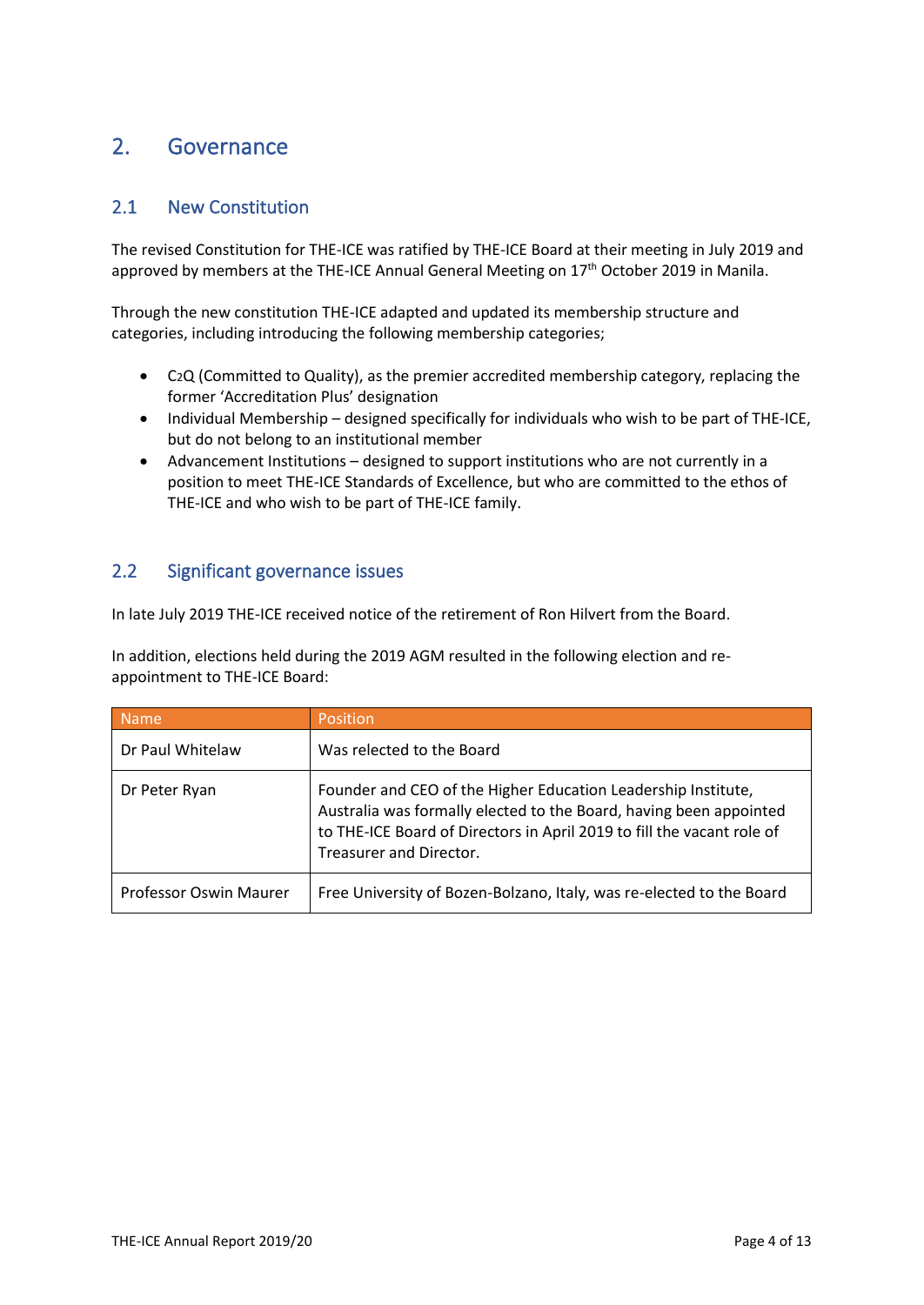## <span id="page-4-0"></span>3. Accreditation

#### <span id="page-4-1"></span>3.1 Assessment Panel meetings

THE-ICE Assessment Panel met on Monday 14<sup>th</sup> October 2019 at the Bayleaf Intramuros Hotel, Manila. The meeting was scheduled alongside the 13<sup>th</sup> IPoE and was attended in person by the Chair (Prof. Brian King) and two auditors (Dr Andy Nazarechuk and Associate Professor Dr Raijka Presbury). Four other auditors attended the meeting virtually, with five other auditors submitting their apologies. The meeting was also attended by the Chair and Deputy Chair of THE-ICE Board and THE-ICE Executive Team.

As a result of the limited accreditation activity over the previous year, the meeting largely comprised of updates on changes within THE-ICE, its members, partnerships and THE-ICE Board. However, the Assessment Panel Chair and CEO explained that, following on from changes made to accreditation processes in 2018-19, there was a need to review and revise the operations of the Assessment Panel.

#### <span id="page-4-2"></span>3.2 Assessment Panel membership

THE-ICE Assessment Panel currently comprises of the Chair, Prof. Brian King and ten auditors.

In August 2020 THE-ICE announced with great sadness the passing of distinguished Professor Philip Pearce from James Cook University in Australia. Philip was a long-time supporter of the work of THE-ICE and brought a deep scholarly approach to all of his engagements, he will be sadly missed.

In line with commitment made at the Assessment Panel meeting the process for identifying and appointing Assessment Panel members was revised, to incorporate a formal application and decision-making procedure.

The new procedure was utilised for the appointment of Dr. John Fong, CEO, Management Development Institute of Singapore (MDIS), as an auditor to THE-ICE Assessment Panel.

#### <span id="page-4-3"></span>3.3 Accreditation

A number of significant accreditations and re-accreditations took place in 2019-20;

- **Singapore Institute of Technology (SIT), Singapore**: successfully progressed from Associate to Accredited Member in November 2019.
- **National Kaohsiung University of Hospitality and Tourism (NKUHT), Taiwan**: successfully completed accreditation, becoming the first member of THE-ICE in Taiwan in November 2019.
- **University of Derby (UoD), United Kingdom:** successfully completed accreditation, becoming the first member of THE-ICE in the United Kingdom in November 2019.
- **The Vistula School of Hospitality (VSH).** Part of the Vistula Group of Universities in Warsaw (formerly Warsaw School of Tourism and Hospitality Management to Vistula School of Hospitality) successfully completed accreditation, becoming the first member of THE-ICE in Poland in January 2020.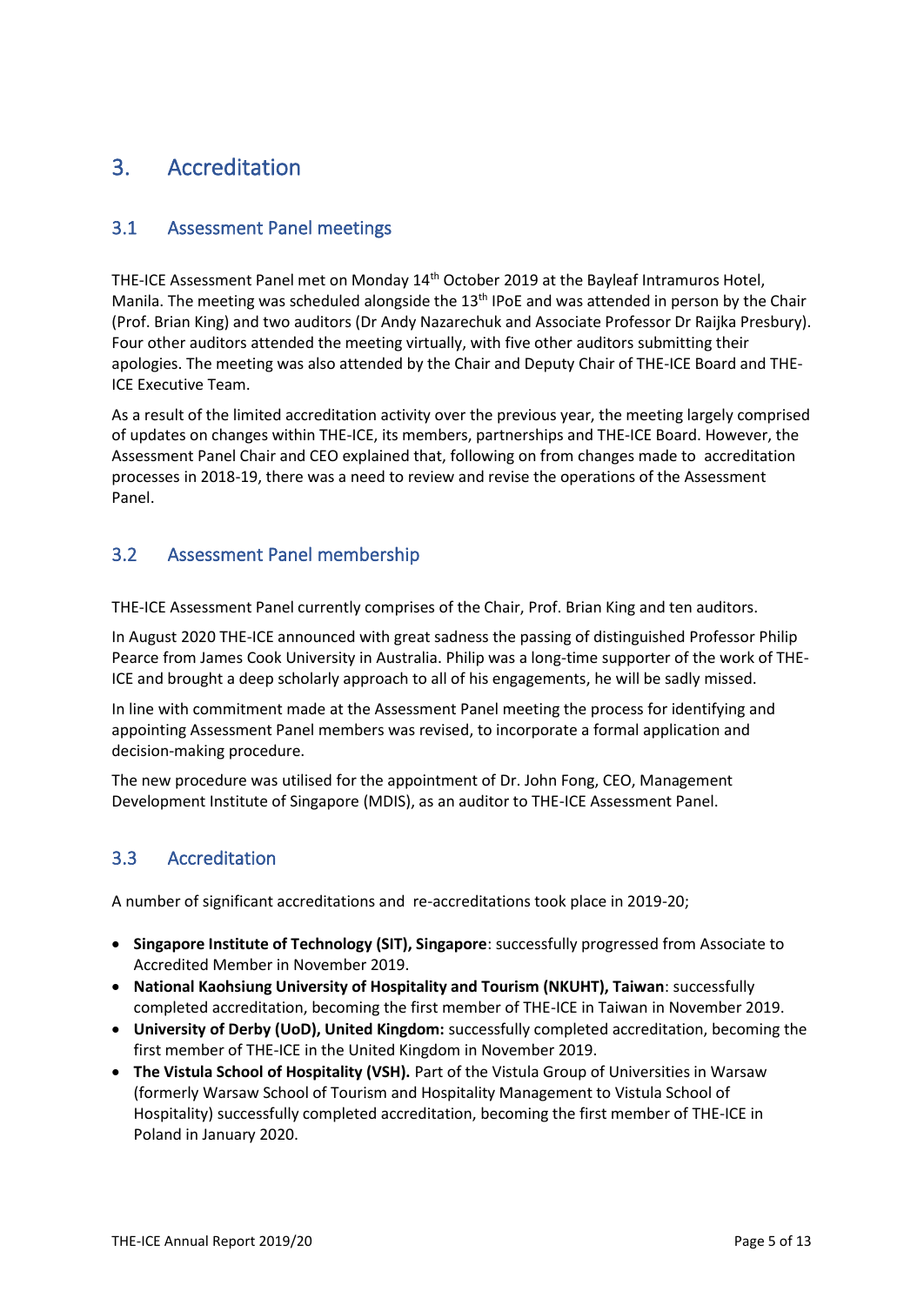• **Academy of Tourism, Breda University of Applied Sciences (BUas):** following successful accreditation of Academy of Hotel and Facility Management, the Academy of Tourism successfully completed accreditation in January 2020.

In addition to the above, three institutions have been approved to proceed with accreditation and are currently progressing through the accreditation process:

- Haaga-Helia University of Applied Sciences, Helsinki, Finland (scheduled to be formally audited on  $5<sup>th</sup>$  and  $6<sup>th</sup>$  November 2020)
- Nanakai University, Tianjin, China (audit date still to be determined)
- Institut Paul Bocuse, Ecully, France (audit date still to be determined).

#### <span id="page-5-0"></span>3.4 Re-accreditation

The following members successfully achieved re-accreditation by THE-ICE during this year:

- Dusit Thani College (DTC), Thailand October 2019
- Cesar Ritz Colleges Switzerland (CRCS) December 2019
- Hotel Institute Montreux (HIM) March 2020
- Swiss Hotel Management School (SHMS) May 2020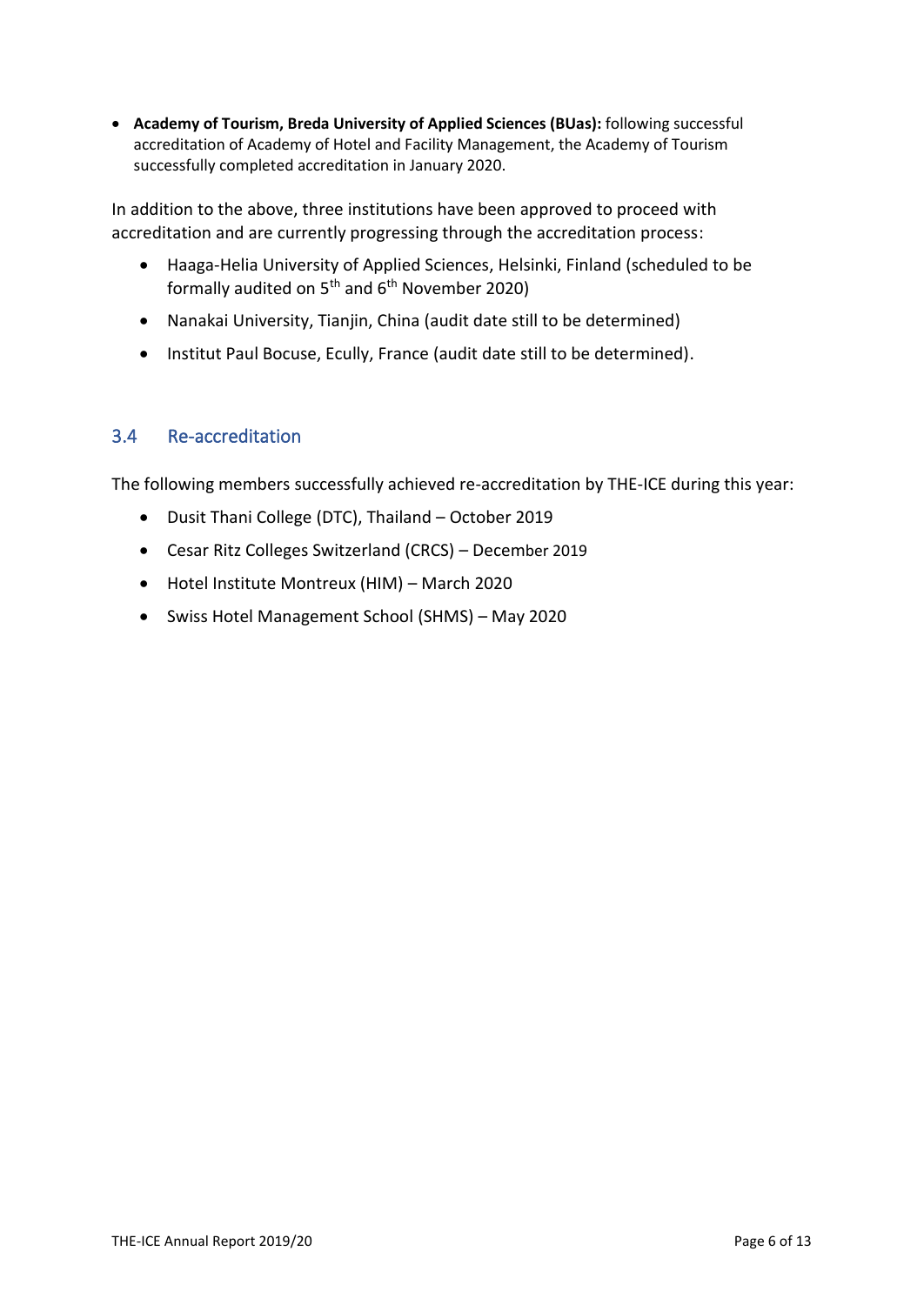## <span id="page-6-0"></span>4. Membership and Networking

#### <span id="page-6-1"></span>4.1 Membership overview

- **i.** New and returning members
	- Singapore Institute of Technology, Singapore
	- University of Derby, United Kingdom
	- National Kaohsiung University of Hospitality and Tourism, Taiwan
	- Vistula University, Poland
	- Tourism Academy, BUas, The Netherlands
- **ii.** Incoming members
	- Institut Paul Bocuse, France
	- Nankai University, China
	- Haaga Helia University of Applied Sciences, Finland
- **iii.** Re-accreditation completed
	- Dusit Thani College, Thailand
	- Cesar Ritz Colleges, Switzerland
	- Hotel Institute Montreux, Switzerland
	- Swiss Hotel Management School, Switzerland
- **iv.** Re-accreditation in progress
	- Emirates Academy of Hospitality Management
- **v.** Re-accreditation due
	- Free University of Bozen-Bolzano
	- Lyceum of the Philippines University
	- MCI Management Centre Innsbruck
	- TUA-Blue Mountains International Hotel Management School
	- TUA-William Blue
	- William Angliss Institute
- **vi.** Prospective members
	- National Institute of Development Administration, Thailand
	- Van Lang University, Vietnam
	- University of Economy (WSG), Poland

#### <span id="page-6-2"></span>4.2 Significant changes in membership

• **Taylor's University:** in February 2020 THE-ICE was informed that following a management review, and based on a number of factors (including financial constraints and duplication of accreditation activities), Taylor's elected not to renew their membership of THE-ICE. Despite a number of subsequent meetings and negotiations the decision to withdraw was confirmed on 9<sup>th</sup> July 2020.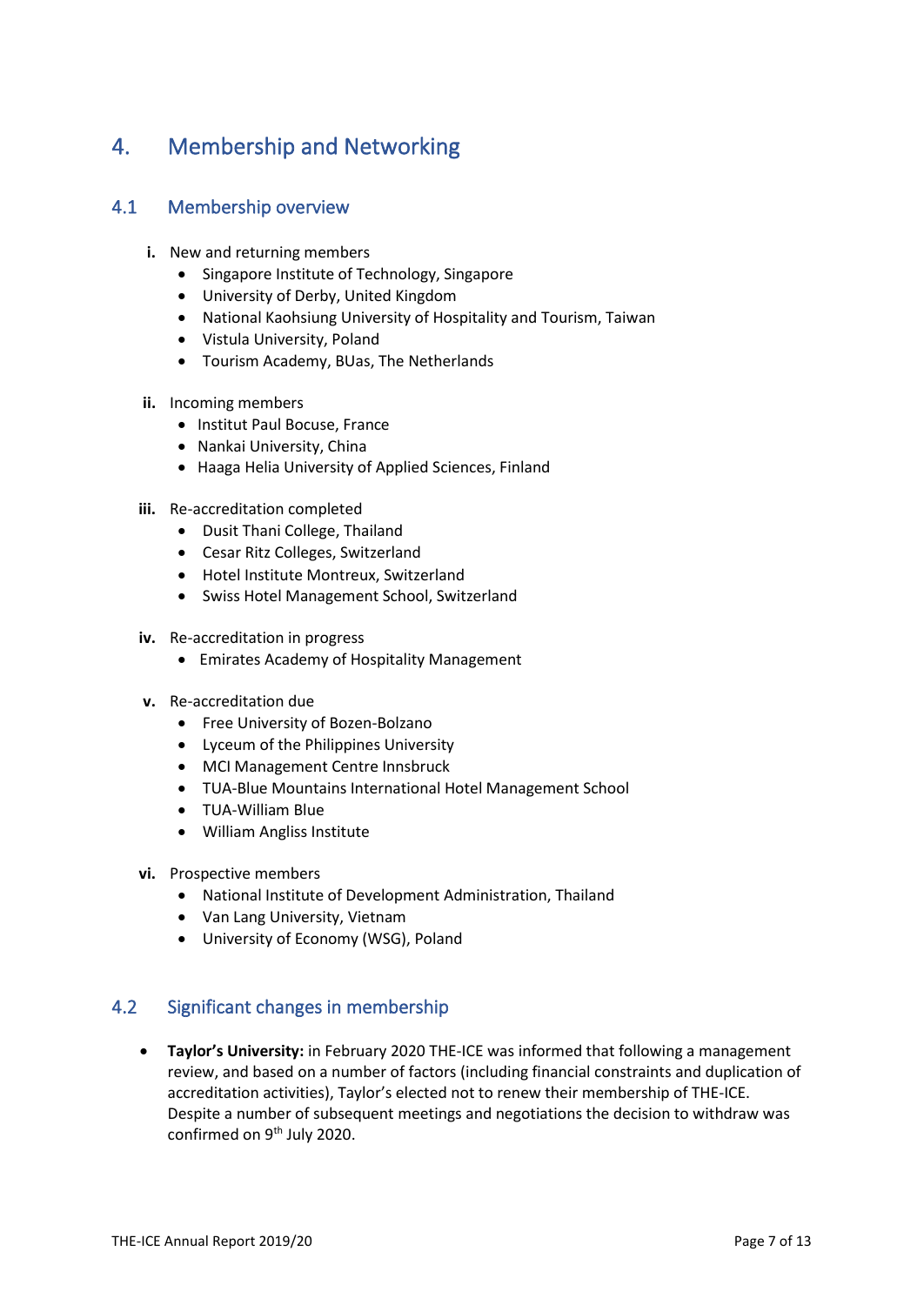• **Glion Institute of Higher Education (GIHE):** in March 2020 THE-ICE was informed that following a departmental review, and based on a number of factors (including financial constraints and duplication of accreditation activities), GIHE decided not to renew their membership of THE-ICE.

Despite a number of subsequent meetings and negotiations the decision to withdraw was confirmed on 14<sup>th</sup> May 2020.

THE-ICE is disappointed by the departure of these two important and influential member institutions. We wish them well and hope that they will consider re-engaging with THE-ICE at some stage in the future.

In addition to its academic members, THE-ICE enjoys the support of Business Alliance Partners (BAPs), who (under the new membership categories) are non-accredited Associate members of THE-ICE.

In August 2019, THE-ICE Board was delighted to approve the Higher Education Leadership Institute (HELI), Australia as the third Business Alliance Partner of THE-ICE.

#### <span id="page-7-0"></span>4.3 International Quality Assurance Agencies (IQAAs)

In line with enhancing international recognition of THE-ICE as a global quality assurance agency, THE-ICE has actively engaged with other IQAAs through this reporting period:

• **Philippine Association of Colleges and Universities Commission on Accreditation (PACUCOA)**

In December 2019, THE-ICE General Manager delivered a keynote speech at the PACUCOA 30th AGM in front of over 500 delegates from 220 HE institutions on the importance of international accreditation.

The presentation reflected the deepening relationship between PACUCOA and THE-ICE, following the signing of a Memorandum of Understanding. THE-ICE is committed to identifying a route towards joint accreditation projects.

#### • **Tertiary Education Quality and Standards Agency (TEQSA)**

In February 2020, Chair of THE-ICE Board, Dr. Paul Whitelaw, THE-ICE CEO, Dr. Craig Thompson and General Manager, Ms. Jane Gentle, met with TEQSA to discuss future partnership opportunities. As a result of the meeting TEQSA confirmed they will recognise and accept auditors of THE-ICE as external experts and reports produced by them as external expert reports in support of TEQSA accreditation projects. It is proposed the efficacy of this outcome is evaluated through the forthcoming reaccreditation of William Angliss Institute

• **European Consortium for Accreditation (ECA) –** As well as being an Observer of the ECA, THE-ICE is an active supporter and regularly contributes to the ECA newsletter. Furthermore, the CEO regularly attends ECA meetings and contributes to ECA activities. This support was reflected in the CEO, Dr. Craig Thompson, being re-appointed to the Financial Committee of the ECA in June 2020.

THE-ICE is exploring the potential for the ECA to screen its activities, in order to (in part) satisfy the important and overdue requirement for external verification. Agreements had been made to conduct the review alongside the IP0E 2020 at Buxton. However, as a consequence of COVID-19 restrictions the IP0E in Buxton, and thus the external review, have been deferred until October 2021.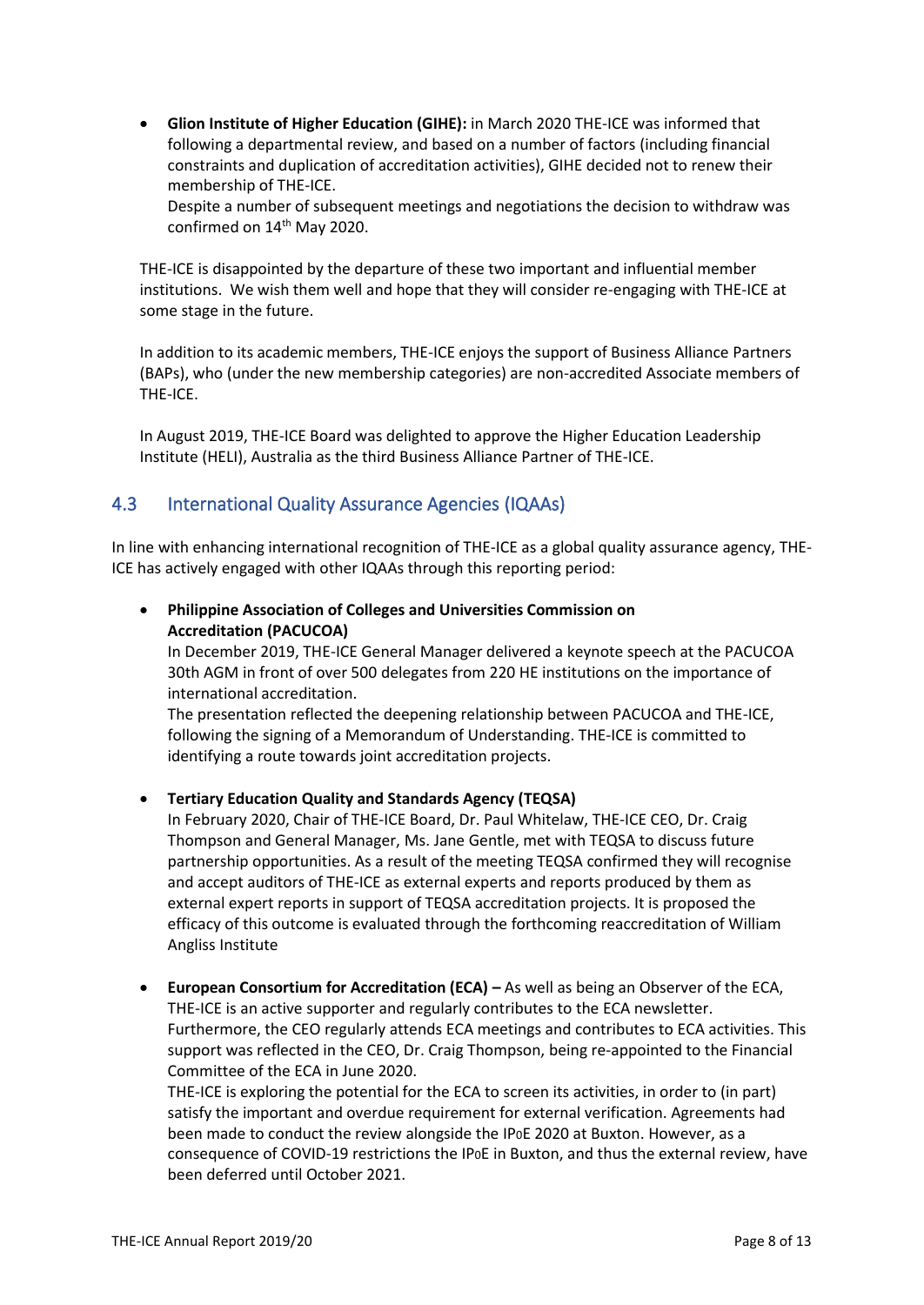In addition to obtaining partial external verification of its activities, THE-ICE expects a successful review will provide the evidence required to apply for full membership of ECA. In the longer term, a successful screening of THE-ICE by ECA and full membership will be used as the foundations to explore the potential for THE-ICE to undergo a full external review with the objective of entering the European Quality Assurance Register (EQAR).

• **International Network for Quality Assurance Agencies in Higher Education** (**INQAAHE**) - THE-ICE is a long-standing member and supporter of INQAHEE and regularly makes contributions to the INQAAHEE newsletter. As the INQAAHE Forum 2020 was a virtual event, it was not possible for representatives of THE-ICE to attend and network as normal, but the CEO did engage with the Forum and General Assembly.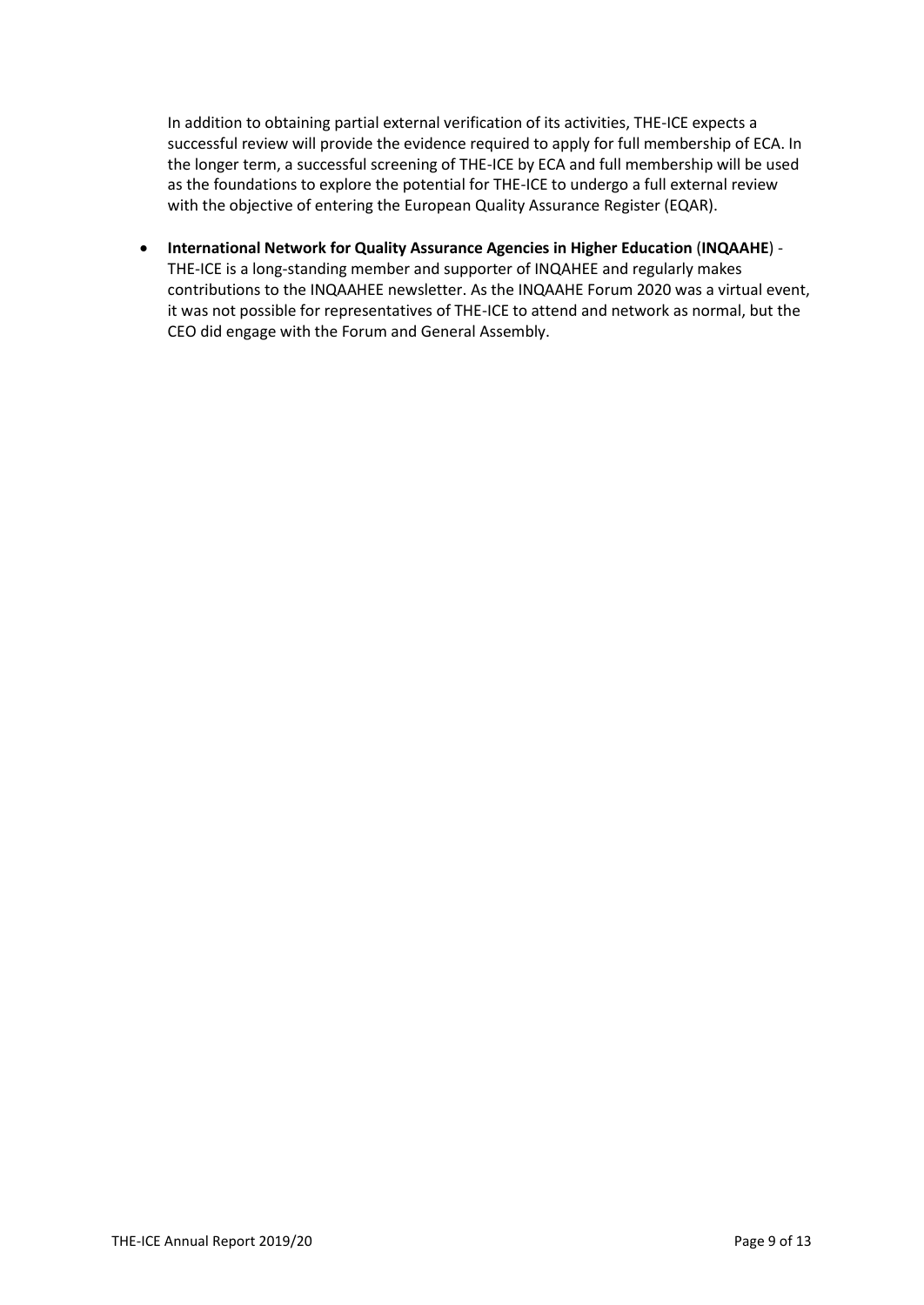## <span id="page-9-0"></span>5. Promotion of Excellence

#### <span id="page-9-1"></span>5.1 THE-ICE Webinar Series

In response to the COVID-19 pandemic THE-ICE organised a series of webinars, initially offered fortnightly and more latterly each month, to provide members with an opportunity to connect, support each other and share good practice. A total of 9 webinars were hosted between March and October 2020.

The webinars (at the peak) attracted more than 70 attendees, from 30 institutions across 16 countries, with 75% of respondents indicating they would be likely to recommend THE-ICE webinar series to colleagues.

#### <span id="page-9-2"></span>5.2 International Panel of Experts (IP0E)

THE-ICE 13<sup>th</sup> IP0E Forum 2019 was proudly co-hosted by Lyceum of the Philippines University and University of Santo Tomas, at The Bayleaf Intramuros Hotel, Manila, between 14 -17 October 2019. This excellent and well attended event provided exceptional opportunities for networking and sharing good practice, including a presentation of the research outputs generated by the inaugural recipients of THE-ICE Research Grant Scheme (RGS).

THE-ICE 14<sup>th</sup> IPoE Forum 2020 was to be hosted by University of Derby (UoD), England, from October 26-29 at UoD's Buxton campus. However, as a consequence of the COVID-19 pandemic the event was deferred until October 2021. Suggestions for appropriately qualified academics and industry experts to participate as panellists in THE-ICE 14<sup>th</sup> IPoE Forum 2020 are welcomed from Members.

In order to facilitate and encourage contact, networking and sharing of good practice and practical information, THE-ICE has organised the Virtual International Panel of Experts (VIPoE), on the 27<sup>th</sup> and 28 th October 2020.

#### <span id="page-9-3"></span>5.3 Research Grant Scheme (RGS)

The RGS was introduced by THE-ICE in 2019 to meet our objective of promoting and developing excellence, quality and scholarly activity. The research outputs generated by the inaugural recipients of THE-ICE Research Grant Scheme (Dr Madalyn Scerri and Dr Rajka Presbury, Blue Mountains International Hotel Management School) were presented during THE-ICE 13<sup>th</sup> IP0E Forum.

The RGS 2020 launch on 20<sup>th</sup> February 2020 unfortunately coincided with global lockdowns in response to the COVID-19 pandemic. As a consequence no proposals were generated in 2020 and it was therefore agreed to resume the RGS in 2021.

#### <span id="page-9-4"></span>5.4 THE-ICE Awards

#### **Fellow of THE-ICE Award 2019**

The Directors agreed the following deserving individuals be awarded Fellows of THE-ICE at THE-ICE IPoE Forum Gala Dinner 2019:

- Mr. Ron Hilvert for Outstanding Individual Support of THE-ICE
- Professor (FH) Mag Eva Werner for Outstanding Individual Support of THE-ICE.

#### **THE-ICE Hall of Fame 2019**

Based on a nomination by Ma. Christina Aquino, THE-ICE Directors unanimously agreed THE-ICE Hall of Fame Recipient for 2019 be Ms. Pauline Tang, for her consistent outstanding contribution and enthusiastic support to THE-ICE and THE-ICE IPoE Forums over the past 15 years.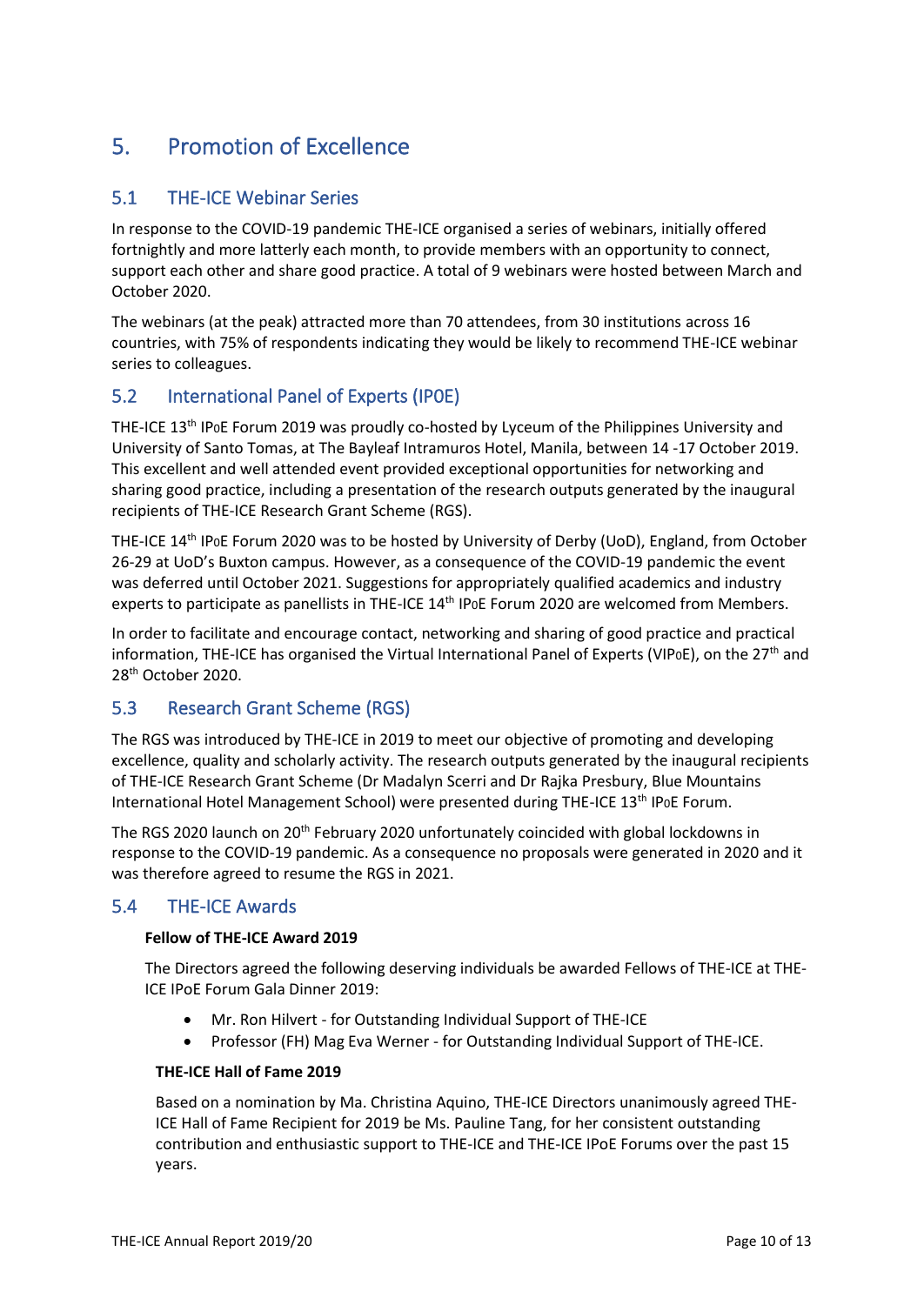## <span id="page-10-0"></span>6. Benchmarking and Quality Enhancement

The following Members of THE-ICE achieved premier ranking in the THE-ICE i-graduate Student Satisfaction Global Index 2019, and were duly recognised at the IPoE Forum 2019 Gala Dinner:

- Hotel Institute Montreux (Good Contacts, Visa Advice, Application to Offer).
- Cesar Ritz Colleges Switzerland (Careers Advice, First Night, Health Insurance, University Orientation, Formal Welcome).
- Swiss Hotel Management School (Work Experience, Graduate School, Academic Learning Office, Accommodation Office, Finance Office).
- Emirates Academy of Hospitality Management (Meeting Staff).
- University of the South Pacific (Good Teachers, Programme Content, Language Support, Employability, Health Centre, Propensity to Recommend).
- MCI Management Center Innsbruck (Living Overall, Support Overall, Living Average, Expert Lecturers, Social Facilities, Safety, Accommodation Quality, Home & Host Friends, Campus Buildings, Campus Environment).
- Lyceum of the Philippines University (Financial support, Earning money).

The Directors have decided that these awards will be a standard feature of future IPoE Forum Gala Dinners, in order to encourage institutions to promote their number one premier ranking achievements.

#### <span id="page-10-1"></span>6.1 International Student Barometer (ISB) 2020

Despite the challenges resulting from the COVID-19 pandemic 75% of members of THE-ICE opted to participate in the ISB 2020, which was open for responses from students between 23<sup>rd</sup> April to 3<sup>rd</sup> July 2020. As per our agreement with I-graduate rankings were delivered in early September, with full results being available on 1<sup>st</sup> October 2020. As a result, it is anticipated that feedback sessions will be conducted remotely with all members immediately after the VIP0E 2020 and that all will be completed before the end of the year. This will represent a marked improvement in the timely delivery of results, as requested by members.

The enhanced delivery of results is a reflection of the increasingly close working relationship THE-ICE enjoys with I-graduate. This is further emphasised by the fact that, for the first time, I-graduate will present a workshop for members as part of the VIP0E 2020, which will inform members on how to interpret the ISBSB results numbers and will identify the best way to use each of the reporting deliverables.

#### <span id="page-10-2"></span>6.2 THE-ICE Quality Cycle

The 2018-19 Annual Report introduced THE-ICE Quality Cycle and detailed how it would be utilised to encourage and facilitate quality enhancement in member institutions. In 2020 the feedback sessions will continue to:

- present streamlined and tailored results to each institution
- link the results from one year to those of preceding and subsequent years
- ensure results are the basis of specific actions with each institution aimed at quality enhancement
- link the performance of institutions as reflected in the ISBSB to their subsequent reaccreditation.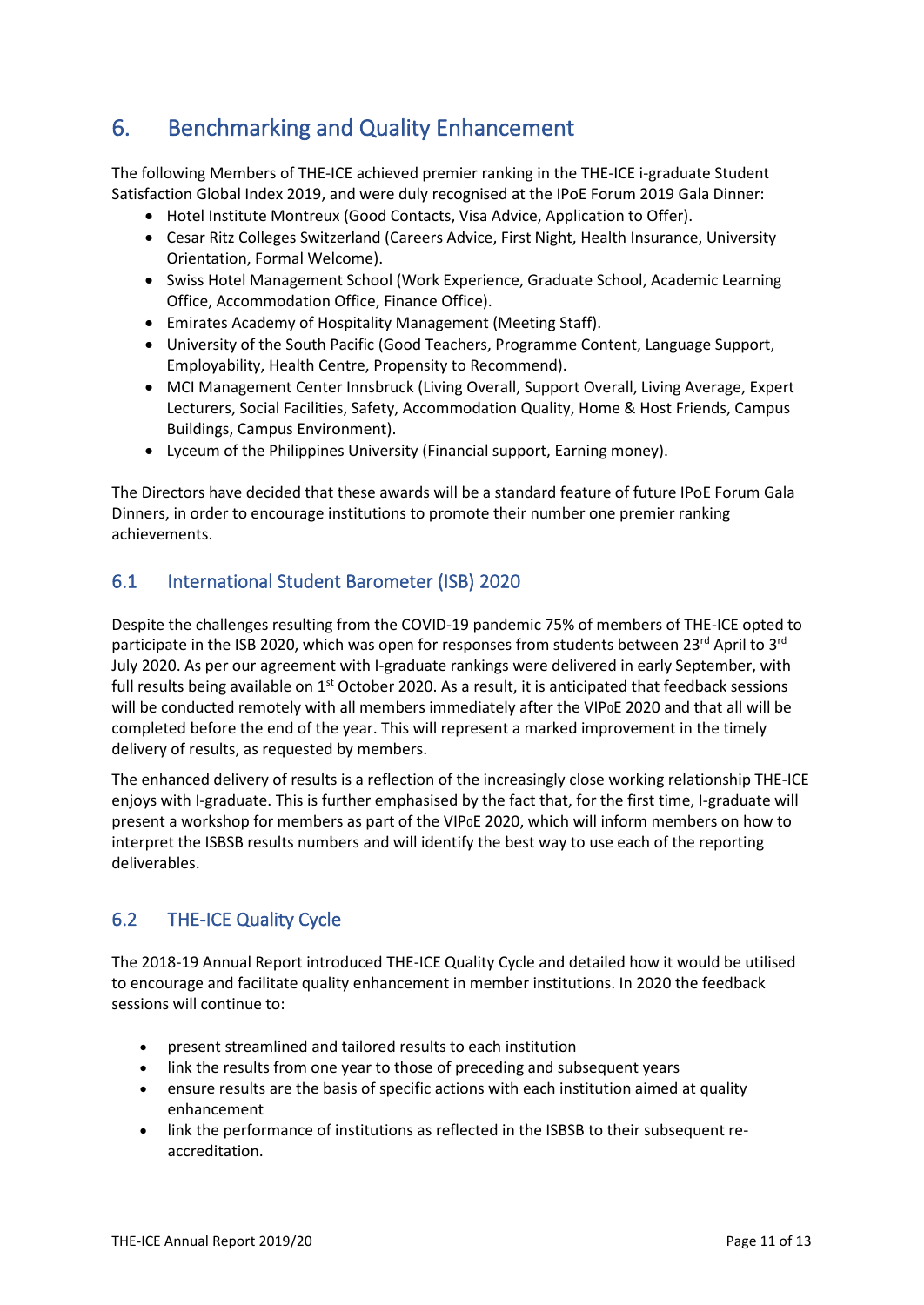Furthermore, each institution is expected to develop action plans to address their performance against each criterion in the following year, in the knowledge that the performance of each institute against the selected and overall criteria will be reported as part of the subsequent re-accreditation process.

In this way THE-ICE hopes to stimulate members to adopt THE-ICE Quality Enhancement Cycle, in both their preparations for and participation in the ISBSB and their preparations for (re)accreditations. This approach is central to the stated objective of THE-ICE to shift its emphasis from quality assurance to quality enhancement.